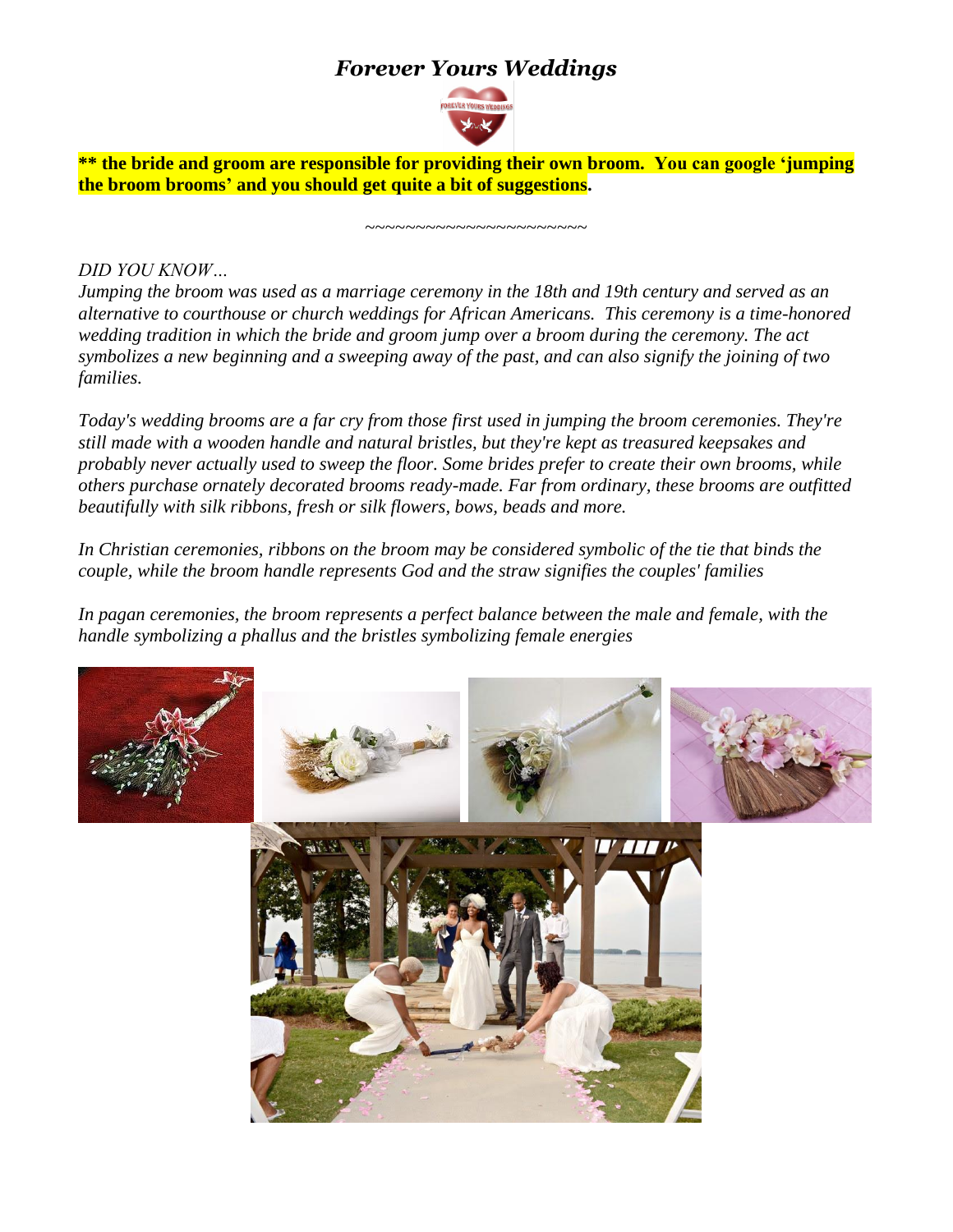## *THE CEREMONY*

Welcome to the ceremony that will unite **Groom** and **Bride** in marriage.

We gather here today to celebrate their union, and to honor their commitment to not just gazing at one another, but to looking outward together in the same direction. Today they proclaim their love to the world, and we rejoice with and for them.

## **Vows**

**Groom**, please repeat after me.

I am completely and unconditionally, in love with you. You are my best friend, my lover and my soul mate. I cherish every moment together. Today I give myself in marriage. I offer you my solemn vow, to be your devoted husband. In sickness and in health, in good times and bad, and in happiness, as well as in sorrow.

## **Bride**, please repeat after me.

I am completely and unconditionally, in love with you. You are my best friend, my lover and my soul mate. I cherish every moment together. Today I give myself in marriage. I offer you my solemn vow, to be your devoted wife. In sickness and in health, in good times and bad, and in happiness, as well as in sorrow.

### **Ring Exchange**

**Groom**, take **Bride's** ring, place it on her finger, and repeat after me: With this ring I the wed.

**Bride**, take **Groom's** ring, place it on his finger, and repeat after me: With this ring I the wed.

For thousands of years' lovers have exchanged rings as a token of their vows. These simple bands are not of great value in themselves, but are made precious by our wearing of them. Your rings say that even in your uniqueness you have chosen to be bound together. Let these rings also be a sign that love has substance as well as soul, a present as well as a past, and that, despite its occasional sorrows, love is a circle of happiness, wonder, and delight.

### **Jumping the Broom**

We end this ceremony with the African American tradition of jumping of the broom. *This is a timehonored wedding tradition in which the bride and groom jump over a broom, which symbolizes a new beginning and a sweeping away of the past, and also signifies the joining of two families.*

*The ribbons on the broom are considered symbolic of the tie that binds this couple, while the broom handle represents God, and the straw signifying the couples' families.* 

So, with that said… As our bride and groom jump the broom, they physically and spiritually cross the threshold into the land of matrimony.

- $\bullet$  It marks the beginning of making a home together.
- It symbolizes the sweeping away of the old and the welcoming of the new;
- It sweeps away all negative energy, making way for all things that are good to come into your lives.
- It is also a call of support for the marriage from the entire community of family and friends.